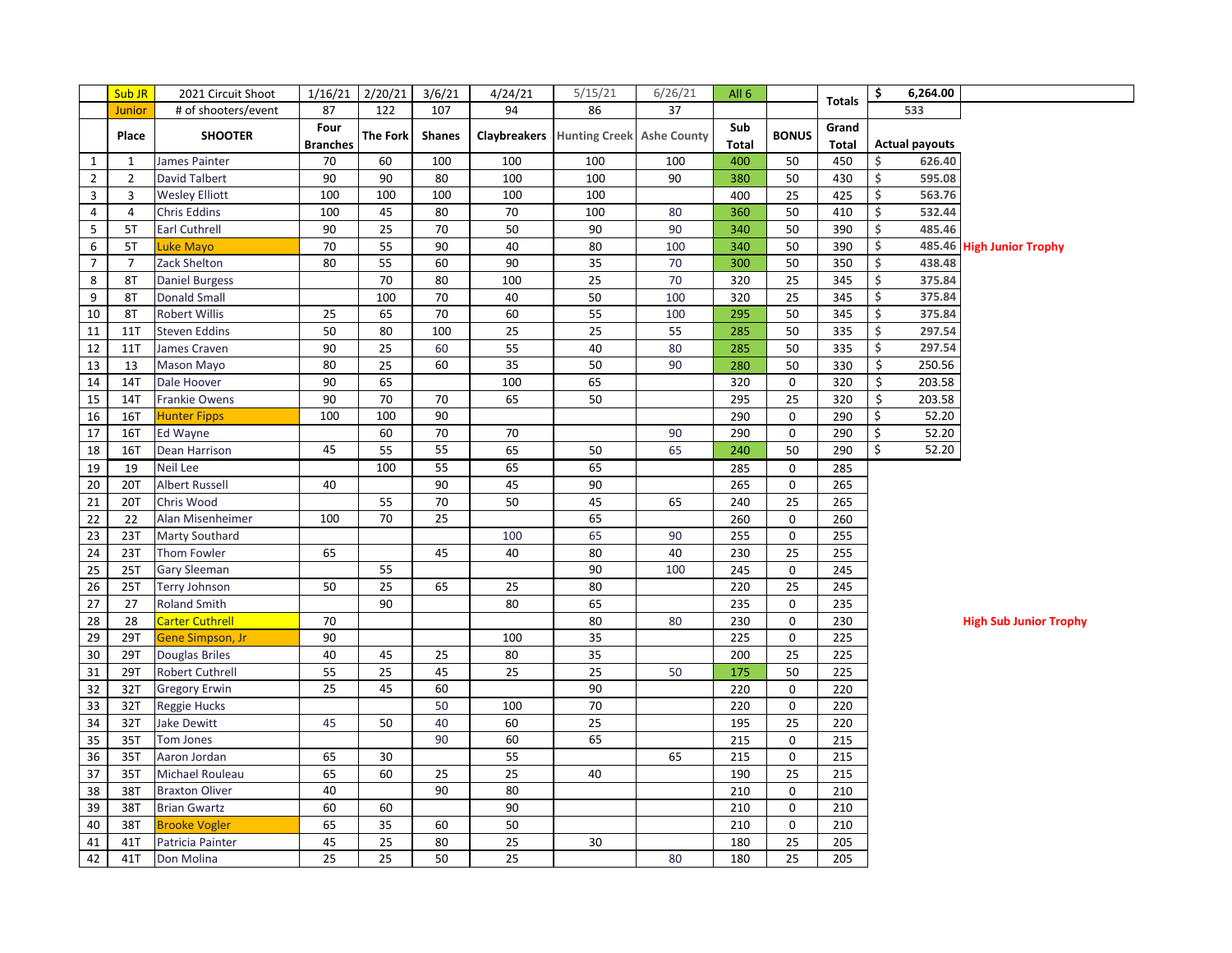| 43 | 43  | Christopher Hardin      | 60  | 35  | 50  | 55 |     |     | 200 | 0           | 200 |
|----|-----|-------------------------|-----|-----|-----|----|-----|-----|-----|-------------|-----|
| 44 | 44  | <b>Barry Moose</b>      | 100 |     | 25  |    | 70  |     | 195 | 0           | 195 |
| 45 | 45T | <b>Ben Reynolds</b>     | 25  | 100 | 65  |    |     |     | 190 | $\mathbf 0$ | 190 |
| 46 | 45T | <b>Bodie Owens</b>      |     | 50  |     | 60 |     | 80  | 190 | $\mathbf 0$ | 190 |
| 47 | 45T | <b>Mike Stephens</b>    |     |     | 100 |    |     | 90  | 190 | 0           | 190 |
| 48 | 48T | Ben Bowden              | 100 |     |     | 30 | 55  |     | 185 | 0           | 185 |
| 49 | 48T | <b>Richard Hines</b>    |     | 30  | 60  | 40 | 55  |     | 185 | 0           | 185 |
| 50 | 50T | <b>Brandon Capps</b>    |     | 25  | 65  | 90 |     |     | 180 | $\mathbf 0$ | 180 |
| 51 | 50T | Frank Long              |     |     |     |    | 100 | 80  | 180 | 0           | 180 |
| 52 | 50T | Gary Marsh              |     |     |     |    | 100 | 80  | 180 | 0           | 180 |
| 53 | 50T | <b>William Potts</b>    | 80  |     |     |    |     | 100 | 180 | 0           | 180 |
| 54 | 50T | Allen Wagner            | 80  | 25  | 25  | 25 | 25  |     | 155 | 25          | 180 |
| 55 | 55  | <b>Steve Burleyson</b>  | 50  | 50  | 25  | 25 | 25  |     | 150 | 25          | 175 |
| 56 | 56T | <b>Barron Thiessen</b>  | 70  | 25  | 25  |    | 50  |     | 170 | $\mathbf 0$ | 170 |
| 57 | 56T | <b>Bill Fipps</b>       | 60  | 30  | 80  |    |     |     | 170 | 0           | 170 |
| 58 | 56T | Christopher Marsh       |     | 80  |     | 90 |     |     | 170 | $\mathbf 0$ | 170 |
| 59 | 56T | David Schmidinger       |     | 70  | 100 |    |     |     | 170 | $\mathbf 0$ | 170 |
| 60 | 56T | James Mitchell          | 50  | 55  |     |    | 65  |     | 170 | 0           | 170 |
| 61 | 61T | Chris Moore             | 65  | 100 |     |    |     |     | 165 | 0           | 165 |
| 62 | 61T | John Hewke              | 35  | 40  | 25  | 65 |     |     | 165 | $\mathbf 0$ | 165 |
| 63 | 61T | T J Wright              |     | 25  | 25  | 45 | 70  |     | 165 | $\mathbf 0$ | 165 |
| 64 | 64T | <b>Gary Sturgill</b>    | 25  | 25  | 55  |    | 55  |     | 160 | 0           | 160 |
| 65 | 64T | Jim Jenkins             |     | 60  |     |    | 100 |     | 160 | 0           | 160 |
| 66 | 64T | <b>Justin Reaves</b>    |     | 80  |     |    | 80  |     | 160 | 0           | 160 |
| 67 | 64T | Mathias Lee             | 70  | 90  |     |    |     |     | 160 | $\mathbf 0$ | 160 |
| 68 | 68T | <b>Grant Naylor</b>     | 70  | 80  |     |    |     |     | 150 | $\mathbf 0$ | 150 |
| 69 | 68T |                         |     | 90  |     | 60 |     |     | 150 | 0           | 150 |
|    |     | Randal Cousart          |     |     |     |    |     |     |     | 0           |     |
| 70 | 68T | <b>Greg Lucas</b>       | 70  |     |     |    |     | 80  | 150 | $\mathbf 0$ | 150 |
| 71 | 71T | <b>Dick Staples</b>     |     | 80  |     |    | 65  |     | 145 |             | 145 |
| 72 | 71T | <b>Stan Radford</b>     | 70  | 25  | 50  |    |     |     | 145 | 0<br>0      | 145 |
| 73 | 73T | <b>Charles Williams</b> | 25  | 25  |     | 90 |     |     | 140 |             | 140 |
| 74 | 73T | <b>Steve Arnett</b>     |     |     | 25  |    | 65  | 50  | 140 | 0           | 140 |
| 75 | 75  | <b>Michael Staples</b>  |     | 70  |     |    | 65  |     | 135 | 0           | 135 |
| 76 | 76T | Danny Esposito          |     |     |     | 80 | 50  |     | 130 | 0           | 130 |
| 77 | 76T | <b>Jamey Barnes</b>     | 35  | 50  |     | 45 |     |     | 130 | $\mathbf 0$ | 130 |
| 78 | 76T | John Renfro             |     | 50  | 25  | 55 |     |     | 130 | $\mathbf 0$ | 130 |
| 79 | 76T | Robin Miller            |     |     | 40  | 45 | 45  |     | 130 | 0           | 130 |
| 80 | 76T | <b>William Wallis</b>   | 70  | 60  |     |    |     |     | 130 | 0           | 130 |
| 81 | 81T | <b>Bill Hearn</b>       |     |     | 70  |    | 55  |     | 125 | 0           | 125 |
| 82 | 81T | Mahmoud Sadighi         | 25  | 70  | 30  |    |     |     | 125 | $\mathbf 0$ | 125 |
| 83 | 81T | <b>Miller Yoemans</b>   |     |     | 45  | 80 |     |     | 125 | $\mathbf 0$ | 125 |
| 84 | 81T | <b>Richard Cheek</b>    |     | 25  | 30  | 70 |     |     | 125 | 0           | 125 |
| 85 | 85T | <b>Kit Barker</b>       | 25  | 30  |     | 25 | 40  |     | 120 | 0           | 120 |
| 86 | 85T | Mike West               | 60  | 60  |     |    |     |     | 120 | 0           | 120 |
| 87 | 87T | <b>Austin Casey</b>     |     |     | 60  | 55 |     |     | 115 | $\mathbf 0$ | 115 |
| 88 | 87T | <b>Jack Boucher</b>     | 25  |     | 65  | 25 |     |     | 115 | $\Omega$    | 115 |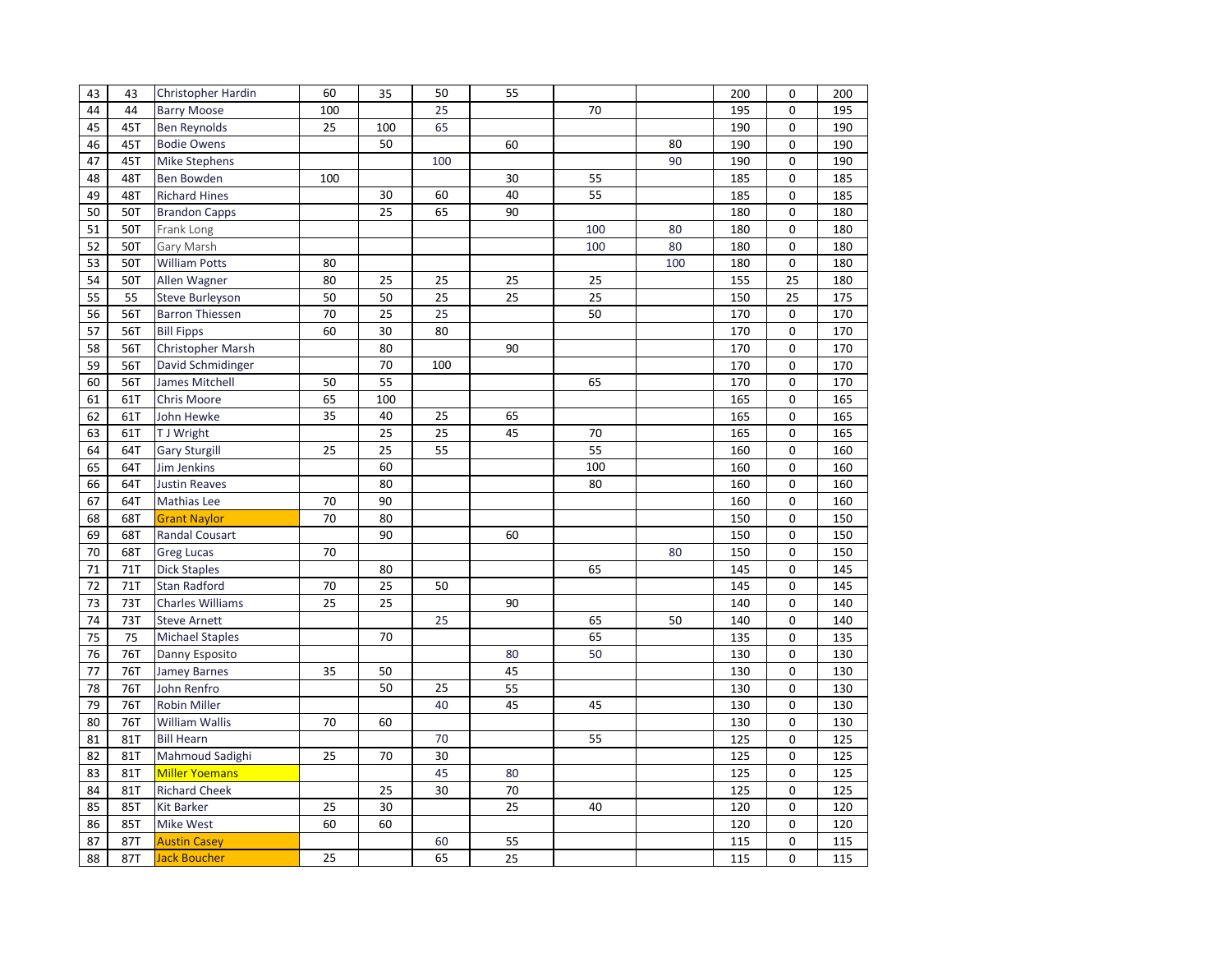| 89  | 87T         | Mark Holbrook             |     |     | 55  |    | 60  |     | 115 | $\pmb{0}$   | 115 |
|-----|-------------|---------------------------|-----|-----|-----|----|-----|-----|-----|-------------|-----|
| 90  | 90T         | <b>Barry Shelley</b>      |     |     | 65  | 45 |     |     | 110 | 0           | 110 |
| 91  | 90T         | David Stanfield           |     |     |     | 70 | 40  |     | 110 | 0           | 110 |
| 92  | 90T         | Michael Lankford          |     |     | 80  |    | 30  |     | 110 | $\mathbf 0$ | 110 |
| 93  | 93T         | <b>Chad Davis</b>         |     | 100 |     |    |     |     | 100 | $\mathbf 0$ | 100 |
| 94  | 93T         | Jacob Doub                |     |     | 45  | 30 | 25  |     | 100 | $\mathbf 0$ | 100 |
| 95  | 93T         | James Lee                 |     | 100 |     |    |     |     | 100 | 0           | 100 |
| 96  | 93T         | <b>Judy Schmidinger</b>   |     | 50  | 50  |    |     |     | 100 | $\mathbf 0$ | 100 |
| 97  | 93T         | Les McNeill               |     | 40  |     | 60 |     |     | 100 | $\mathbf 0$ | 100 |
| 98  | 93T         | Mike Pittard              |     |     | 100 |    |     |     | 100 | 0           | 100 |
| 99  | 93T         | <b>Rick Carelli</b>       | 100 |     |     |    |     |     | 100 | $\mathbf 0$ | 100 |
| 100 | 93T         | <b>Robert Stipp</b>       |     | 30  |     | 70 |     |     | 100 | 0           | 100 |
| 101 | 93T         | <b>Stephen Timbinaris</b> |     |     |     |    | 100 |     | 100 | $\mathbf 0$ | 100 |
| 102 | 93T         | <b>Tommy Duncan</b>       | 50  | 25  |     |    | 25  |     | 100 | 0           | 100 |
| 103 | 93T         | Van Cockerham             |     |     |     | 45 | 55  |     | 100 | $\mathbf 0$ | 100 |
| 104 | 93T         | <b>William Harvey</b>     |     |     | 100 |    |     |     | 100 | $\mathbf 0$ | 100 |
| 105 | 93T         | Christian Jordan          |     |     |     | 25 | 40  | 35  | 100 | $\mathbf 0$ | 100 |
| 106 | 93T         | <b>Bill Hearn</b>         |     |     |     |    |     | 100 | 100 | 0           | 100 |
| 107 | 107T        | Mark O'callaghan          |     | 50  |     | 45 |     |     | 95  | $\mathbf 0$ | 95  |
| 108 | 107T        | Robert Brailsford         |     |     | 70  | 25 |     |     | 95  | 0           | 95  |
| 109 | 107T        | <b>William Granger</b>    |     | 45  | 25  |    | 25  |     | 95  | $\mathbf 0$ | 95  |
| 110 | 110T        | <b>Chris Caviness</b>     |     |     |     |    | 90  |     | 90  | 0           | 90  |
| 111 | 110T        | Cyril Gulledge            | 50  | 40  |     |    |     |     | 90  | $\mathbf 0$ | 90  |
| 112 | 110T        | Don Stallings             |     |     |     |    | 90  |     | 90  | 0           | 90  |
| 113 | 110T        | <b>Grace Poole</b>        |     |     | 90  |    |     |     | 90  | 0           | 90  |
| 114 | 110T        | <b>Greg Mccullough</b>    |     |     | 90  |    |     |     | 90  | 0           | 90  |
| 115 | 110T        | <b>Jake Potts</b>         |     |     |     | 90 |     |     | 90  | $\mathbf 0$ | 90  |
| 116 | 110T        | <b>Justin Sessoms</b>     |     |     |     |    | 90  |     | 90  | $\mathbf 0$ | 90  |
| 117 | 110T        | <b>Phillip Williams</b>   | 90  |     |     |    |     |     | 90  | 0           | 90  |
| 118 | 110T        | Reggie Wright             |     |     | 90  |    |     |     | 90  | $\mathbf 0$ | 90  |
| 119 | 110T        | Robbie Smith              |     | 90  |     |    |     |     | 90  | 0           | 90  |
| 120 | <b>110T</b> | Shane Naylor              |     | 90  |     |    |     |     | 90  | $\mathbf 0$ | 90  |
| 121 | 110T        | <b>Vicky Stallings</b>    |     |     |     |    | 90  |     | 90  | $\mathbf 0$ | 90  |
| 122 | 110T        | Jordon Ely                |     |     |     |    |     | 90  | 90  | $\mathbf 0$ | 90  |
| 123 | 110T        | Dick Christman            |     |     |     |    |     | 90  | 90  | $\mathbf 0$ | 90  |
| 124 | 124T        | James Joines              |     | 60  |     |    | 25  |     | 85  | 0           | 85  |
| 125 | 124T        | Marcos Souza              | 25  | 35  |     | 25 |     |     | 85  | 0           | 85  |
| 126 | 124T        | William Anderson          |     |     | 30  |    | 55  |     | 85  | 0           | 85  |
| 127 | 127T        | <b>Brandon Meyers</b>     |     | 80  |     |    |     |     | 80  | 0           | 80  |
| 128 | 127T        | <b>Cameron Hicks</b>      | 80  |     |     |    |     |     | 80  | $\mathbf 0$ | 80  |
| 129 | 127T        | <b>Daniel Marbell</b>     | 80  |     |     |    |     |     | 80  | $\mathbf 0$ | 80  |
| 130 | 127T        | <b>Daniel Saiz</b>        |     | 80  |     |    |     |     | 80  | $\mathbf 0$ | 80  |
| 131 | 127T        | David Coffman             | 55  | 25  |     |    |     |     | 80  | 0           | 80  |
| 132 | 127T        | Don Shaffner              |     |     |     |    | 80  |     | 80  | $\mathbf 0$ | 80  |
| 133 | 127T        | James Harrington          | 50  | 30  |     |    |     |     | 80  | $\mathbf 0$ | 80  |
| 134 | 127T        | Kevin Mckee               |     |     |     |    | 80  |     | 80  | $\Omega$    | 80  |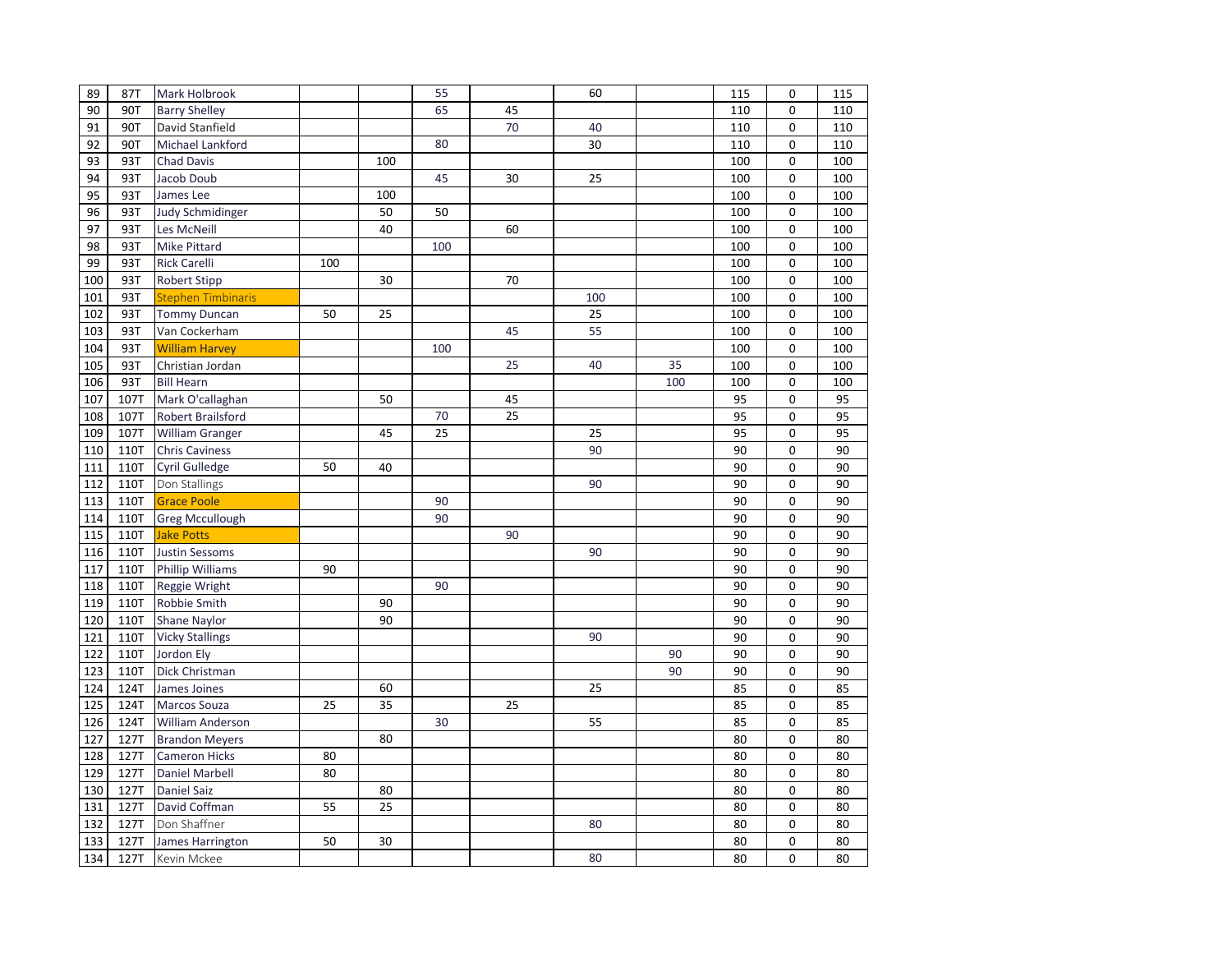| 135 | 127T | Kevin Trantham          |    |    |    | 80 |    |    | 80 | 0           | 80 |
|-----|------|-------------------------|----|----|----|----|----|----|----|-------------|----|
| 136 | 127T | Matthew Jones           |    |    |    | 80 |    |    | 80 | 0           | 80 |
| 137 | 127T | Paul Simpson            |    | 80 |    |    |    |    | 80 | 0           | 80 |
| 138 | 127T | Sam Tate                |    |    |    | 80 |    |    | 80 | $\Omega$    | 80 |
| 139 | 127T | <b>Thomas Rose</b>      |    |    | 80 |    |    |    | 80 | 0           | 80 |
| 140 | 127T | <b>Wyatt Pickler</b>    | 80 |    |    |    |    |    | 80 | 0           | 80 |
| 141 | 127T | <b>Otto Fuentes</b>     |    |    |    |    |    | 80 | 80 | 0           | 80 |
| 142 | 142T | Micheala Capps          |    | 25 | 25 | 25 |    |    | 75 | $\mathbf 0$ | 75 |
| 143 | 142T | <b>Mitch Hines</b>      |    | 25 | 50 |    |    |    | 75 | $\mathbf 0$ | 75 |
| 144 | 142T | <b>Stanley Millwood</b> |    | 25 | 50 |    |    |    | 75 | 0           | 75 |
| 145 | 145T | <b>Ashton Vannoy</b>    |    | 70 |    |    |    |    | 70 | 0           | 70 |
| 146 | 145T | <b>Brian De Mott</b>    | 70 |    |    |    |    |    | 70 | $\mathbf 0$ | 70 |
| 147 | 145T | Bryan Johnson           | 40 |    |    |    | 30 |    | 70 | $\mathbf 0$ | 70 |
| 148 | 145T | Charles Coulter         |    |    | 70 |    |    |    | 70 | 0           | 70 |
| 149 | 145T | Dustin Crittenden       |    |    | 25 | 45 |    |    | 70 | 0           | 70 |
| 150 | 145T | <b>Ella Potts</b>       | 35 |    |    | 35 |    |    | 70 | 0           | 70 |
| 151 | 145T | Josiah Bailey           |    |    |    | 45 | 25 |    | 70 | $\mathbf 0$ | 70 |
| 152 | 145T | Patti Shreve            |    | 70 |    |    |    |    | 70 | 0           | 70 |
| 153 | 145T | <b>Will Sprang</b>      |    | 70 |    |    |    |    | 70 | 0           | 70 |
| 154 | 145T | Jim Jenkins             |    |    |    |    |    | 70 | 70 | 0           | 70 |
| 155 | 155T | Aaron Tarlton           | 65 |    |    |    |    |    | 65 | $\mathbf 0$ | 65 |
| 156 | 155T | <b>Andrew Dudley</b>    |    |    |    | 65 |    |    | 65 | 0           | 65 |
| 157 | 155T | <b>Henry Tremblay</b>   |    | 65 |    |    |    |    | 65 | 0           | 65 |
| 158 | 155T | Keith Ducote            |    | 25 |    | 40 |    |    | 65 | 0           | 65 |
| 159 | 155T | <b>Michael Kearns</b>   |    |    |    | 65 |    |    | 65 | 0           | 65 |
| 160 | 155T | Mike Sherman            |    |    |    |    | 65 |    | 65 | 0           | 65 |
| 161 | 155T | <b>Parker Holler</b>    | 65 |    |    |    |    |    | 65 | 0           | 65 |
| 162 | 155T | <b>Raymond Bennett</b>  |    | 65 |    |    |    |    | 65 | $\mathbf 0$ | 65 |
| 163 | 155T | <b>Stuart Thackston</b> |    |    | 65 |    |    |    | 65 | $\mathbf 0$ | 65 |
| 164 | 155T | William Thackston, Jr.  |    |    | 65 |    |    |    | 65 | $\mathbf 0$ | 65 |
| 165 | 165T | <b>Brandon Holler</b>   | 60 |    |    |    |    |    | 60 | 0           | 60 |
| 166 | 165T | David Skewes            |    |    |    |    | 60 |    | 60 | $\mathbf 0$ | 60 |
| 167 | 165T | James Byrd              |    |    | 60 |    |    |    | 60 | 0           | 60 |
| 168 | 165T | Jordan Smith            |    | 60 |    |    |    |    | 60 | $\mathbf 0$ | 60 |
| 169 | 165T | Nathan Tuttle           |    | 25 | 35 |    |    |    | 60 | 0           | 60 |
| 170 | 165T | <b>Witcher Dudley</b>   |    |    | 60 |    |    |    | 60 | 0           | 60 |
| 171 | 165T | Jerry Seaman            |    |    |    |    |    | 60 | 60 | $\mathbf 0$ | 60 |
| 172 | 172T | <b>Bob Lesslie</b>      |    | 55 |    |    |    |    | 55 | $\Omega$    | 55 |
| 173 | 172T | Caitlyn Shandra         |    |    | 55 |    |    |    | 55 | 0           | 55 |
| 174 | 172T | <b>Chris Austin</b>     |    |    | 25 | 30 |    |    | 55 | $\mathbf 0$ | 55 |
| 175 | 172T | Glenn Perryman          |    |    |    | 55 |    |    | 55 | $\mathbf 0$ | 55 |
| 176 | 172T | Jeff Morgan             |    | 55 |    |    |    |    | 55 | $\Omega$    | 55 |
| 177 | 172T | Jeff Sessoms            |    |    |    |    | 55 |    | 55 | 0           | 55 |
| 178 | 172T | Jody Holler             | 55 |    |    |    |    |    | 55 | 0           | 55 |
| 179 | 172T | John Mozingo            | 55 |    |    |    |    |    | 55 | 0           | 55 |
| 180 | 172T | Lynn Berryman           | 55 |    |    |    |    |    | 55 | $\Omega$    | 55 |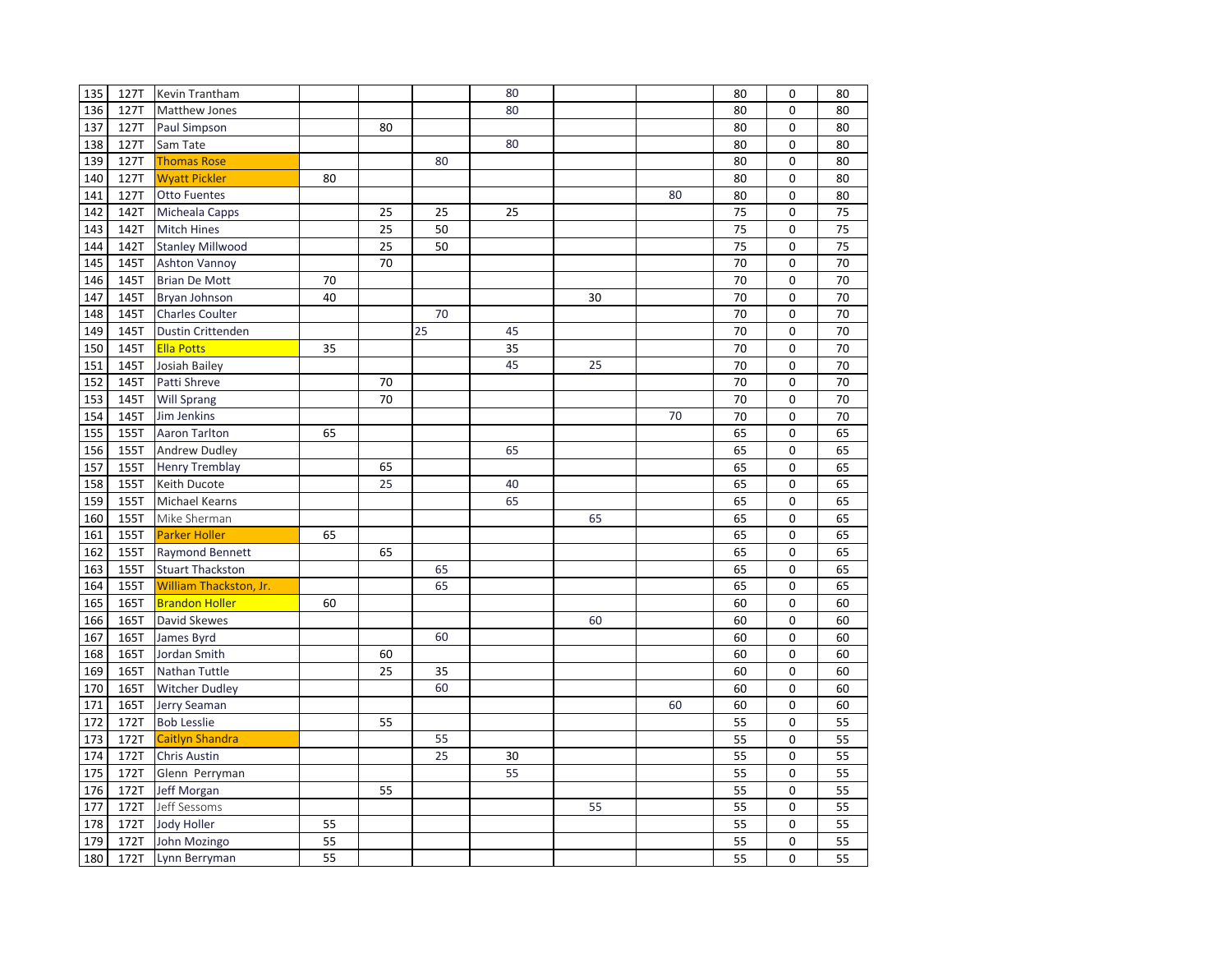| 181              | 172T | Michael Arrington        |    |    |    | 55 |    |    | 55 | 0           | 55 |
|------------------|------|--------------------------|----|----|----|----|----|----|----|-------------|----|
| 182              | 172T | Nicholas Franciose       | 30 | 25 |    |    |    |    | 55 | 0           | 55 |
| 183              | 172T | Scott Strong             |    |    |    |    | 55 |    | 55 | 0           | 55 |
| 184              | 172T | <b>Stacey Almond</b>     | 55 |    |    |    |    |    | 55 | $\mathbf 0$ | 55 |
| 185              | 172T | <b>Steven Sterling</b>   |    |    |    | 55 |    |    | 55 | $\mathbf 0$ | 55 |
| 186              | 172T | <b>Tracey Dickson</b>    |    | 25 |    |    | 30 |    | 55 | $\mathbf 0$ | 55 |
| 187              | 172T | William Turman           |    |    |    | 55 |    |    | 55 | 0           | 55 |
| 188              | 172T | Reggie Hucks             |    |    |    |    |    | 55 | 55 | $\mathbf 0$ | 55 |
| 189              | 189T | Carl Lussier             | 25 | 25 |    |    |    |    | 50 | $\mathbf 0$ | 50 |
| 190              | 189T | <b>Hoss Griffin</b>      |    | 50 |    |    |    |    | 50 | 0           | 50 |
| 191              | 189T | J Wes Miller             |    |    |    | 50 |    |    | 50 | $\mathbf 0$ | 50 |
| 192              | 189T | <b>Ronald Waidlich</b>   | 50 |    |    |    |    |    | 50 | $\Omega$    | 50 |
| 193              | 189T | Scott Frye               |    |    |    | 25 | 25 |    | 50 | $\mathbf 0$ | 50 |
| 194              | 194T | <b>Adam Southard</b>     |    |    |    | 45 |    |    | 45 | 0           | 45 |
| 195              | 194T | Don Cheek                |    |    | 45 |    |    |    | 45 | 0           | 45 |
| 196              | 194T | Donald Yager             |    | 45 |    |    |    |    | 45 | $\mathbf 0$ | 45 |
| 197              | 194T | <b>Gene Matthews</b>     | 45 |    |    |    |    |    | 45 | $\mathbf 0$ | 45 |
| 198              | 194T | <b>Hunter Hargrove</b>   |    |    | 45 |    |    |    | 45 | 0           | 45 |
| 199              | 194T | Jacob Davis              |    |    | 45 |    |    |    | 45 | 0           | 45 |
| 200              | 194T | <b>Kelly Dickson</b>     |    | 45 |    |    |    |    | 45 | $\mathbf 0$ | 45 |
| 201              | 194T | Thomas Matthews          |    |    |    |    | 45 |    | 45 | $\mathbf 0$ | 45 |
| 202              | 194T | <b>William Poorboy</b>   |    | 45 |    |    |    |    | 45 | $\mathbf 0$ | 45 |
| 203              | 203T | Carla Harper             |    | 40 |    |    |    |    | 40 | 0           | 40 |
| 204              | 203T | Curt Benyo               | 40 |    |    |    |    |    | 40 | 0           | 40 |
| 205              | 203T | John Newman              |    |    | 40 |    |    |    | 40 | $\mathbf 0$ | 40 |
| 206              | 203T | Mark Landis              | 40 |    |    |    |    |    | 40 | $\mathbf 0$ | 40 |
| 207              | 203T | Mike Pierle              |    | 40 |    |    |    |    | 40 | $\mathbf 0$ | 40 |
| 208              | 208T | <b>Austyn Byers</b>      |    |    | 35 |    |    |    | 35 | $\mathbf 0$ | 35 |
| 209              | 208T | J.Kenneth Large          |    |    |    | 35 |    |    | 35 | $\Omega$    | 35 |
| 210              | 208T | Kimberly Matthews        | 35 |    |    |    |    |    | 35 | 0           | 35 |
| 211              | 208T | <b>Melissa Grobleski</b> |    |    | 35 |    |    |    | 35 | 0           | 35 |
| 212              | 208T | <b>Seth Maness</b>       |    |    |    |    | 35 |    | 35 | 0           | 35 |
| 213              | 208T | <b>Tanner Dickson</b>    |    | 35 |    |    |    |    | 35 | $\mathbf 0$ | 35 |
| 214              | 208T | <b>Tim Parker</b>        |    |    | 35 |    |    |    | 35 | 0           | 35 |
| $\overline{215}$ | 215T | Cason Holder             |    |    |    |    | 30 |    | 30 | 0           | 30 |
| 216              | 215T | Derek Moore              |    |    | 30 |    |    |    | 30 | $\mathbf 0$ | 30 |
| 217              | 215T | Donald Lheureux          | 30 |    |    |    |    |    | 30 | $\mathbf 0$ | 30 |
| 218              | 215T | <b>Garrett Holler</b>    | 30 |    |    |    |    |    | 30 | $\mathbf 0$ | 30 |
| 219              | 215T | Janet Gerardot           |    | 30 |    |    |    |    | 30 | $\mathbf 0$ | 30 |
| 220              | 215T | John Mcdaniel            |    | 30 |    |    |    |    | 30 | 0           | 30 |
| 221              | 215T | <b>Tracy Martin</b>      |    |    | 30 |    |    |    | 30 | $\mathbf 0$ | 30 |
| 222              | 222T | Allen Sharpe             |    |    | 25 |    |    |    | 25 | $\mathbf 0$ | 25 |
| 223              | 222T | Anna Anderson            |    |    | 25 |    |    |    | 25 | $\pmb{0}$   | 25 |
| 224              | 222T | <b>Bob Taylor</b>        |    | 25 |    |    |    |    | 25 | $\mathbf 0$ | 25 |
| 225              | 222T | <b>Bobby McDaniel</b>    |    | 25 |    |    |    |    | 25 | $\mathbf 0$ | 25 |
| 226              | 222T | <b>Charles Harris</b>    |    | 25 |    |    |    |    | 25 | $\Omega$    | 25 |